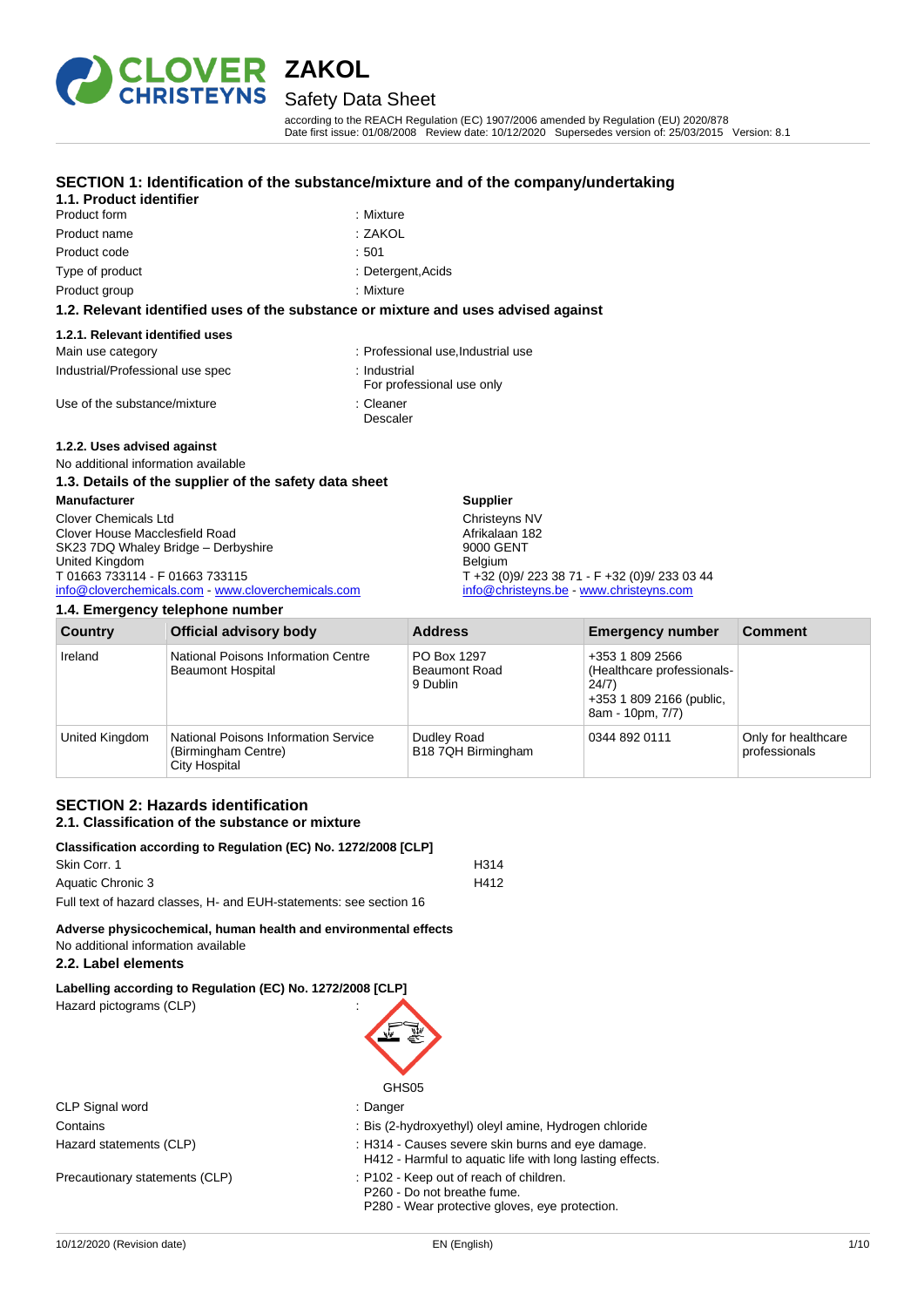### Safety Data Sheet

according to the REACH Regulation (EC) 1907/2006 amended by Regulation (EU) 2020/878

P301+P330+P331 - IF SWALLOWED: Rinse mouth. Do NOT induce vomiting. P315 - Get immediate medical advice/attention. P303+P361+P353 - IF ON SKIN (or hair): Take off immediately all contaminated clothing. Rinse skin with water or shower. P332+P313 - If skin irritation occurs: Get medical advice/attention. P304+P340 - IF INHALED: Remove person to fresh air and keep comfortable for breathing. P305+P351+P338 - IF IN EYES: Rinse cautiously with water for several minutes. Remove contact lenses, if present and easy to do. Continue rinsing. P337+P313 - If eye irritation persists: Get medical advice/attention. P362 - Take off contaminated clothing.

#### **2.3. Other hazards**

This substance/mixture does not meet the PBT criteria of REACH regulation, annex XIII This substance/mixture does not meet the vPvB criteria of REACH regulation, annex XIII Contains no PBT/vPvB substances ≥ 0.1% assessed in accordance with REACH Annex XIII

| <b>Component</b>                              |                                                                                                                                                                                 |  |
|-----------------------------------------------|---------------------------------------------------------------------------------------------------------------------------------------------------------------------------------|--|
| Bis (2-hydroxyethyl) oleyl amine (25307-17-9) | This substance/mixture does not meet the PBT criteria of REACH regulation, annex XIII<br>This substance/mixture does not meet the vPvB criteria of REACH requlation, annex XIII |  |
| Cetyl trimethyl ammonium chloride (112-02-7)  | This substance/mixture does not meet the PBT criteria of REACH regulation, annex XIII<br>This substance/mixture does not meet the vPvB criteria of REACH regulation, annex XIII |  |

The mixture does not contain substance(s) included in the list established in accordance with Article 59(1) of REACH for having endocrine disrupting properties, or is not identified as having endocrine disrupting properties in accordance with the criteria set out in Commission Delegated Regulation (EU) 2017/2100 or Commission Regulation (EU) 2018/605

#### **SECTION 3: Composition/information on ingredients**

#### **3.1. Substances**

Not applicable

#### **3.2. Mixtures**

| <b>Name</b>                                                                                                                                  | <b>Product identifier</b>                                                           | $\frac{9}{6}$ | <b>Classification according to</b><br><b>Regulation (EC) No. 1272/2008</b><br>[CLP]                                             |
|----------------------------------------------------------------------------------------------------------------------------------------------|-------------------------------------------------------------------------------------|---------------|---------------------------------------------------------------------------------------------------------------------------------|
| Hydrogen chloride<br>substance with national workplace exposure limit(s)<br>(IE, GB); substance with a Community workplace<br>exposure limit | Einecs nr: 231-595-7<br>EG annex nr: 017-002-01-X<br>REACH-no: 01-2119484862-<br>27 | $5 - 10$      | Met. Corr. 1, H290<br>Skin Corr. 1B, H314<br>STOT SE 3, H335                                                                    |
| Bis (2-hydroxyethyl) oleyl amine                                                                                                             | CAS-no: 25307-17-9<br>Einecs nr: 246-807-3<br>REACH-no: 01-2119510876-<br>35        | $1 - 3$       | Acute Tox. 4 (Oral), H302<br>Skin Corr. 1B, H314<br>Eye Dam. 1, H318<br>Aquatic Acute 1, H400 (M=10)<br>Aquatic Chronic 1, H410 |
| Cetyl trimethyl ammonium chloride                                                                                                            | CAS-no: 112-02-7<br>Einecs nr: 203-928-6<br>REACH-no: 01-2119970558-<br>23          | $0.1 - 1$     | Acute Tox. 4 (Oral), H302<br>Skin Corr. 1C, H314<br>Eye Dam. 1, H318<br>Aquatic Acute 1, H400 (M=10)<br>Aquatic Chronic 1, H410 |

| <b>Specific concentration limits:</b>                                               |                                                                                                                                                     |  |
|-------------------------------------------------------------------------------------|-----------------------------------------------------------------------------------------------------------------------------------------------------|--|
| <b>Product identifier</b>                                                           | <b>Specific concentration limits</b>                                                                                                                |  |
| Einecs nr: 231-595-7<br>EG annex nr: 017-002-01-X<br>REACH-no: 01-2119484862-<br>27 | $(10 \leq C < 100)$ STOT SE 3, H335<br>l ( 10 ≤C < 25) Eye Irrit. 2, H319<br>(10 ≤C < 25) Skin Irrit. 2, H315<br>( 25 ≤C < 100) Skin Corr. 1B, H314 |  |
|                                                                                     |                                                                                                                                                     |  |

Full text of H- and EUH-statements: see section 16

#### **SECTION 4: First aid measures**

| 4.1. Description of first aid measures |                                                                                                                                      |
|----------------------------------------|--------------------------------------------------------------------------------------------------------------------------------------|
| General advice                         | : Never give anything by mouth to an unconscious person. If you feel unwell, seek medical<br>advice (show the label where possible). |
| <b>Inhalation</b>                      | : Allow affected person to breathe fresh air. Allow the victim to rest.                                                              |
| Skin contact                           | : Remove affected clothing and wash all exposed skin area with mild soap and water,<br>followed by warm water rinse.                 |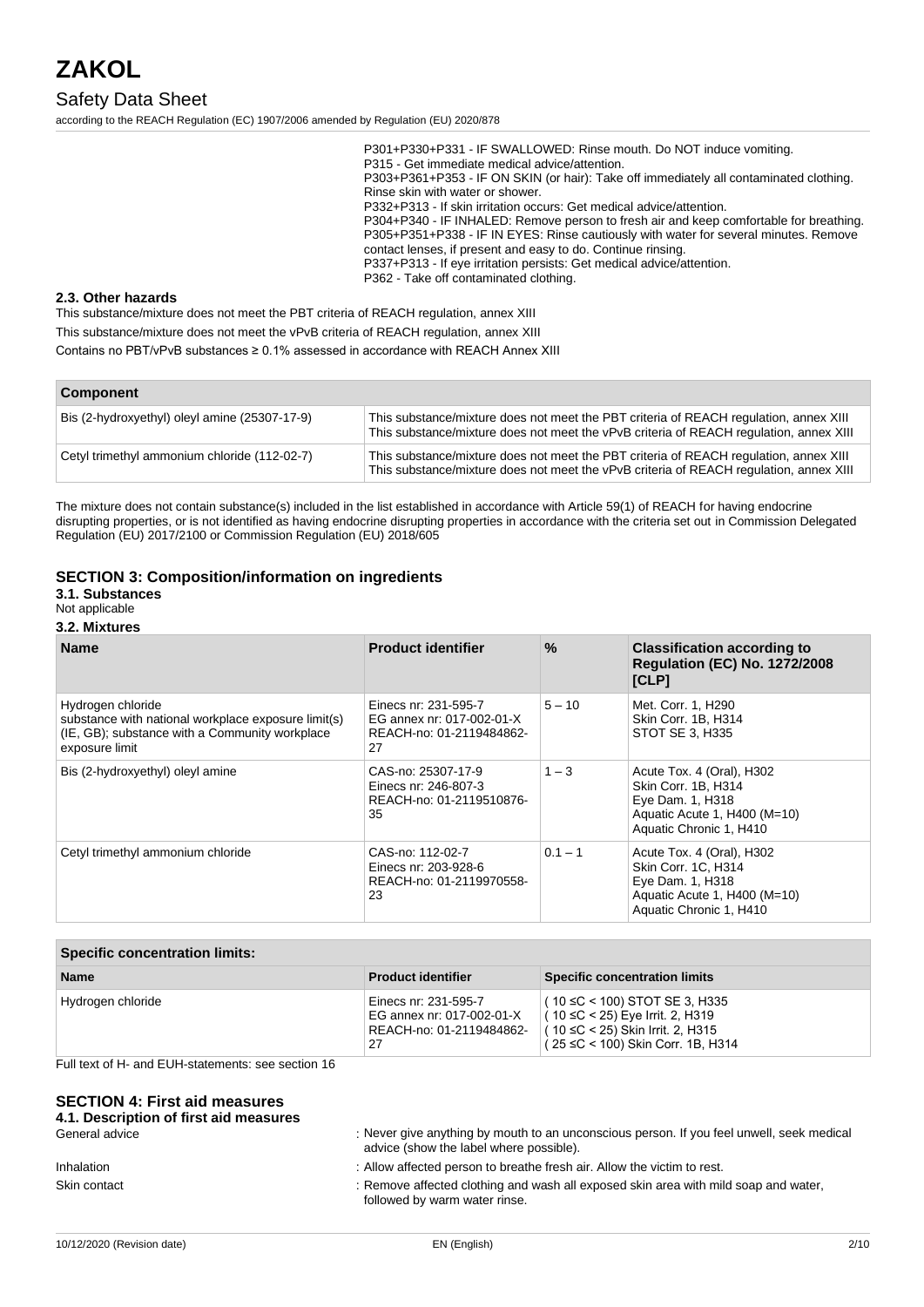### Safety Data Sheet

according to the REACH Regulation (EC) 1907/2006 amended by Regulation (EU) 2020/878

| Eye contact                                                                                                                                                                | : Rinse immediately with plenty of water. Obtain medical attention if pain, blinking or redness<br>persists.                                                             |
|----------------------------------------------------------------------------------------------------------------------------------------------------------------------------|--------------------------------------------------------------------------------------------------------------------------------------------------------------------------|
| Ingestion                                                                                                                                                                  | : Rinse mouth. Do NOT induce vomiting. Obtain emergency medical attention.                                                                                               |
| 4.2. Most important symptoms and effects, both acute and delayed                                                                                                           |                                                                                                                                                                          |
| Acute effects inhalation                                                                                                                                                   | : Inhalation may cause irritation, cough, shortness of breath.                                                                                                           |
| Acute effects skin                                                                                                                                                         | : Causes severe burns. Red skin.                                                                                                                                         |
| Acute effects eyes                                                                                                                                                         | : Causes serious eye damage.                                                                                                                                             |
| Acute effects oral route                                                                                                                                                   | : Burns or irritation of the linings of the mouth, throat, and gastrointestinal tract.                                                                                   |
| 4.3. Indication of any immediate medical attention and special treatment needed                                                                                            |                                                                                                                                                                          |
| No additional information available<br><b>SECTION 5: Firefighting measures</b>                                                                                             |                                                                                                                                                                          |
|                                                                                                                                                                            | : Water.                                                                                                                                                                 |
|                                                                                                                                                                            |                                                                                                                                                                          |
| 5.1. Extinguishing media<br>Suitable extinguishing media<br>5.2. Special hazards arising from the substance or mixture<br>Hazardous decomposition products in case of fire | : Toxic fumes may be released. Hydrogen chloride. Phosgene.                                                                                                              |
| 5.3. Advice for firefighters<br>Firefighting instructions                                                                                                                  | : Use water spray or fog for cooling exposed containers. Exercise caution when fighting any<br>chemical fire. Prevent fire fighting water from entering the environment. |

| 6.1.1. For non-emergency personnel                                                            |                                                                                                                                                                                                        |
|-----------------------------------------------------------------------------------------------|--------------------------------------------------------------------------------------------------------------------------------------------------------------------------------------------------------|
| <b>Emergency procedures</b>                                                                   | : Evacuate unnecessary personnel.                                                                                                                                                                      |
| 6.1.2. For emergency responders                                                               |                                                                                                                                                                                                        |
| Protective equipment                                                                          | : Equip cleanup crew with proper protection.                                                                                                                                                           |
| Emergency procedures                                                                          | : Ventilate area.                                                                                                                                                                                      |
| 6.2. Environmental precautions                                                                | Prevent entry to sewers and public waters. Notify authorities if liquid enters sewers or public waters. Avoid release to the environment.                                                              |
| 6.3. Methods and material for containment and cleaning up                                     |                                                                                                                                                                                                        |
| Methods for cleaning up                                                                       | : Soak up spills with inert solids, such as clay or diatomaceous earth as soon as possible.<br>Collect spillage. Store away from other materials.                                                      |
| 6.4. Reference to other sections<br>See Section 8. Exposure controls and personal protection. |                                                                                                                                                                                                        |
| <b>SECTION 7: Handling and storage</b><br>7.1. Precautions for safe handling                  |                                                                                                                                                                                                        |
| Precautions for safe handling                                                                 | : Wash hands and other exposed areas with mild soap and water before eating, drinking or<br>smoking and when leaving work. Provide good ventilation in process area to prevent<br>formation of vapour. |
| 7.2. Conditions for safe storage, including any incompatibilities<br>Storage conditions       | : Store in a cool, well-ventilated place. Keep container tightly closed.                                                                                                                               |
| Incompatible products                                                                         | : Strong bases.                                                                                                                                                                                        |
| Packaging materials                                                                           | : polyethylene.                                                                                                                                                                                        |
| 7.3. Specific end use(s)<br>No additional information available                               |                                                                                                                                                                                                        |
| <b>SECTION 8: Exposure controls/personal protection</b><br>8.1. Control parameters            |                                                                                                                                                                                                        |

**8.1.1 National occupational exposure and biological limit values**

| Hydrogen chloride                                         |                     |  |
|-----------------------------------------------------------|---------------------|--|
| <b>EU - Indicative Occupational Exposure Limit (IOEL)</b> |                     |  |
| Local name                                                | Hydrogen chloride   |  |
| <b>IOEL TWA</b>                                           | $8 \text{ mg/m}^3$  |  |
| IOEL TWA [ppm]                                            | 5 ppm               |  |
| <b>IOEL STEL</b>                                          | $15 \text{ mg/m}^3$ |  |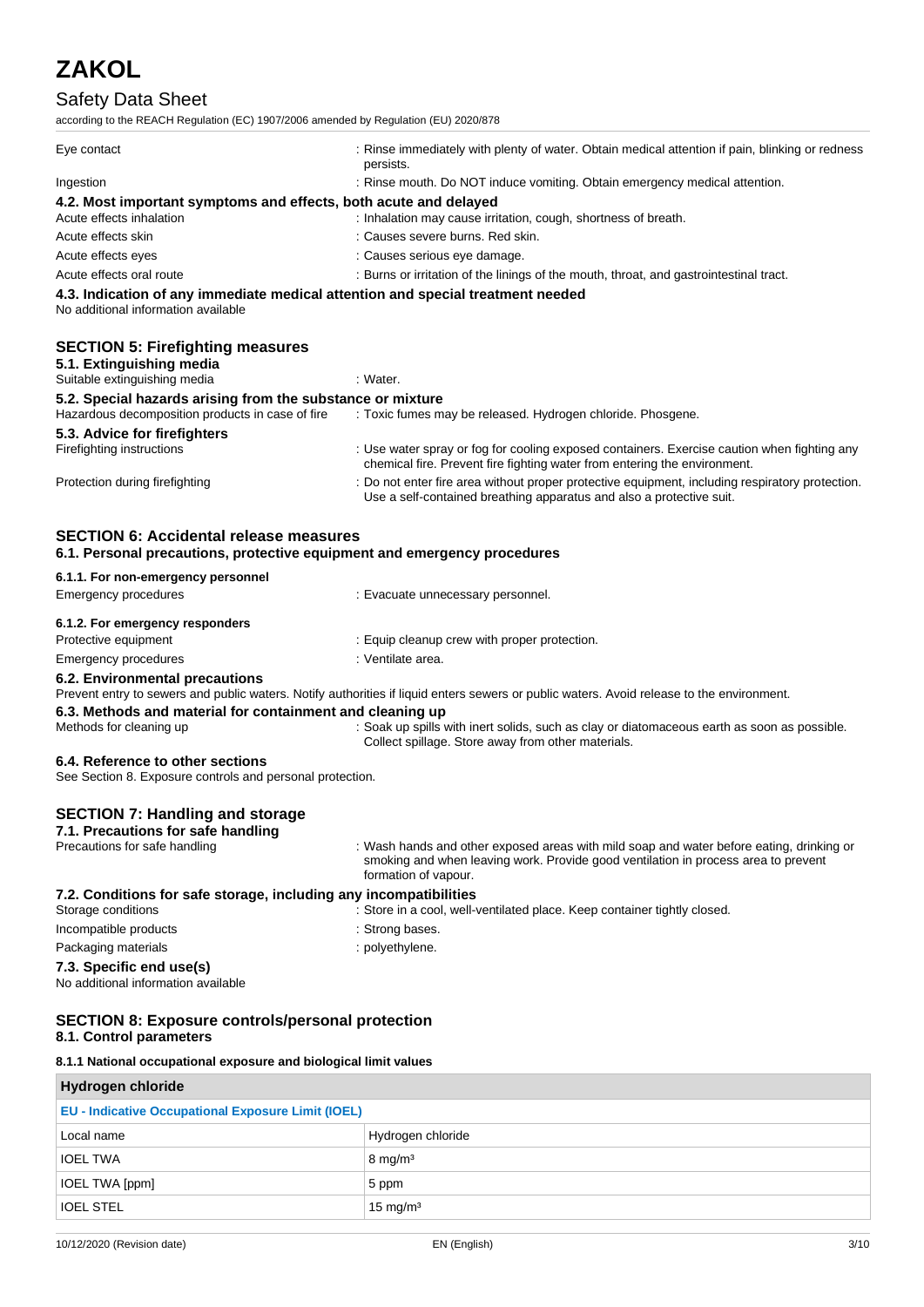### Safety Data Sheet

according to the REACH Regulation (EC) 1907/2006 amended by Regulation (EU) 2020/878

| <b>Hydrogen chloride</b>                             |                                           |  |
|------------------------------------------------------|-------------------------------------------|--|
| <b>IOEL STEL [ppm]</b>                               | 10 ppm                                    |  |
| <b>Ireland - Occupational Exposure Limits</b>        |                                           |  |
| Local name                                           | Hydrogen chloride                         |  |
| OEL TWA [1]                                          | $8 \text{ mg/m}^3$                        |  |
| OEL TWA [2]                                          | 5 ppm                                     |  |
| OEL STEL                                             | $15 \text{ mg/m}^3$                       |  |
| OEL STEL [ppm]                                       | 10 ppm                                    |  |
| <b>United Kingdom - Occupational Exposure Limits</b> |                                           |  |
| Local name                                           | Hydrogen chloride                         |  |
| WEL TWA (OEL TWA) [1]                                | 2 mg/m <sup>3</sup> gas and aerosol mists |  |
| WEL TWA (OEL TWA) [2]                                | 1 ppm gas and aerosol mists               |  |
| WEL STEL (OEL STEL)                                  | 8 mg/m <sup>3</sup> gas and aerosol mists |  |
| WEL STEL (OEL STEL) [ppm]                            | 5 ppm gas and aerosol mists               |  |

#### **8.1.2. Recommended monitoring procedures** No additional information available

### **8.1.3. Air contaminants formed**

No additional information available

#### **8.1.4. DNEL and PNEC**

No additional information available

#### **8.1.5. Control banding**

No additional information available

#### **8.2. Exposure controls**

#### **8.2.1. Appropriate engineering controls**

### **Appropriate engineering controls:**

Ensure that there is a suitable ventilation system.

#### **8.2.2. Personal protection equipment**

**Personal protective equipment:**

#### Avoid all unnecessary exposure.

**Personal protective equipment symbol(s):**



#### **8.2.2.1. Eye and face protection**

**Eye protection:** Chemical goggles or safety glasses

#### **8.2.2.2. Skin protection**

**Protective equipment:** Acid-resistant clothing

#### **Hand protection:**

Wear protective gloves.

#### **8.2.2.3. Respiratory protection**

**Respiratory protection:** In case of inadequate ventilation wear respiratory protection.

#### **8.2.2.4. Thermal hazards**

No additional information available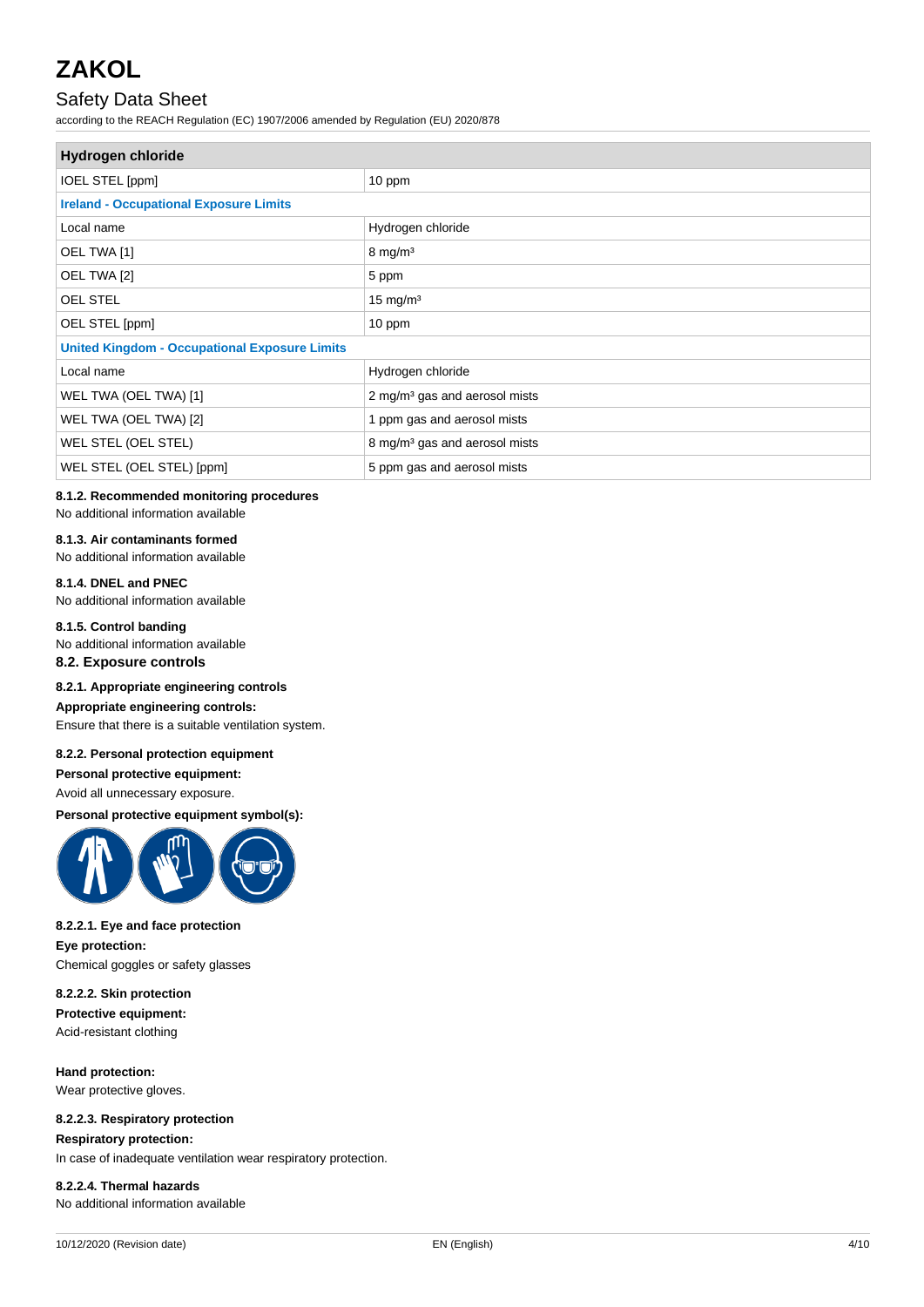### Safety Data Sheet

according to the REACH Regulation (EC) 1907/2006 amended by Regulation (EU) 2020/878

#### **8.2.3. Environmental exposure controls**

#### **Other information:**

Do not eat, drink or smoke during use.

#### **SECTION 9: Physical and chemical properties**

| 9.1. Information on basic physical and chemical properties |                             |
|------------------------------------------------------------|-----------------------------|
| Physical state                                             | : Liquid                    |
| Colour                                                     | : Blue.                     |
| Physical state/form                                        | : Liquid.                   |
| Odour                                                      | : Pine. Floral.             |
| Odour threshold                                            | : Not available             |
| Melting point/range                                        | : 0 °C                      |
| Freezing point                                             | : Not available             |
| Boiling point/Boiling range                                | : 100 $^{\circ}$ C          |
| Flammability                                               | : Non flammable.            |
| <b>Explosive limits</b>                                    | : Not available             |
| Lower explosion limit                                      | : Not available             |
| Upper explosion limit                                      | : Not available             |
| Flash point                                                | : Not available             |
| Autoignition temperature                                   | : Not available             |
| Decomposition temperature                                  | : Not available             |
| рH                                                         | $: 0 - 1$                   |
| Viscosity, kinematic                                       | : Not available             |
| Viscosity, dynamic                                         | : 300 cP at 20 $^{\circ}$ C |
| Solubility                                                 | : Soluble in water.         |
| Partition coefficient n-octanol/water (Log Kow)            | : Not available             |
| Vapour pressure                                            | : Not available             |
| Vapour pressure at 50 °C                                   | : Not available             |
| Density                                                    | : Not available             |
| Relative density                                           | : 1.04                      |
| Relative vapour density at 20 °C                           | : Not available             |
| Particle characteristics                                   | : Not applicable            |
| 9.2. Other information                                     |                             |

#### **9.2.1. Information with regard to physical hazard classes**

No additional information available

#### **9.2.2. Other safety characteristics**

VOC content : 0 g/l

| <b>SECTION 10: Stability and reactivity</b>                                  |
|------------------------------------------------------------------------------|
| 10.1. Reactivity                                                             |
| No additional information available                                          |
| 10.2. Chemical stability                                                     |
| Stable under normal conditions.                                              |
| 10.3. Possibility of hazardous reactions                                     |
| No dangerous reactions known under normal conditions of use.                 |
| 10.4. Conditions to avoid<br>No additional information available             |
| 10.5. Incompatible materials<br>Strong bases.                                |
| 10.6. Hazardous decomposition products<br>fume. Hydrogen chloride. Phosgene. |

#### **SECTION 11: Toxicological information**

**11.1. Information on hazard classes as defined in Regulation (EC) No 1272/2008** Acute toxicity (oral) Acute toxicity (dermal) **interest and the control of the control of the control of the control of the control of the control of the control of the control of the control of the control of the control of the control of the** Acute toxicity (inhalation)  $\qquad \qquad$ : Not classified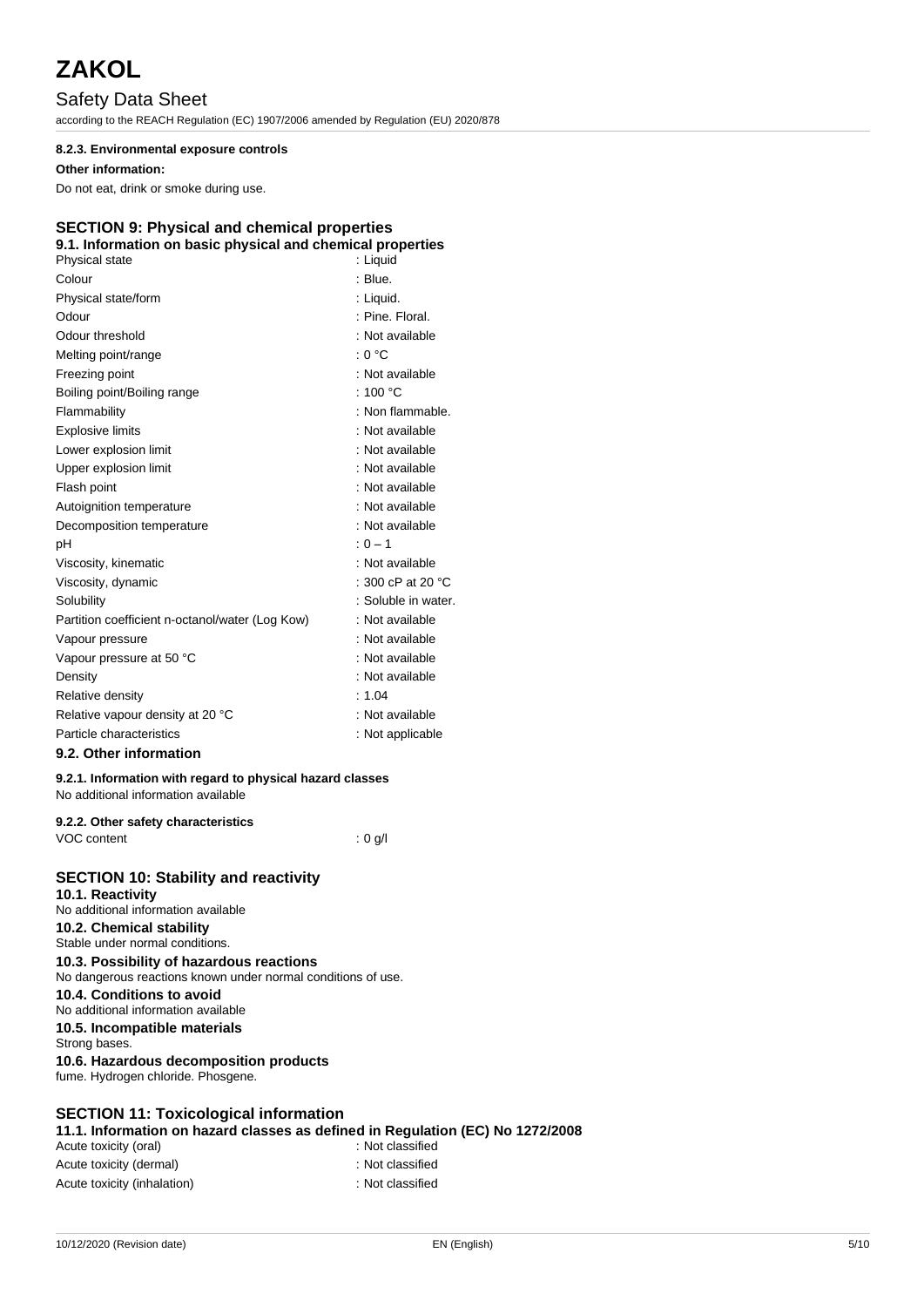### Safety Data Sheet

according to the REACH Regulation (EC) 1907/2006 amended by Regulation (EU) 2020/878

| Bis (2-hydroxyethyl) oleyl amine (25307-17-9)                                                                                      |                                                                                        |  |
|------------------------------------------------------------------------------------------------------------------------------------|----------------------------------------------------------------------------------------|--|
| LD50 oral rat                                                                                                                      | $300 - 2000$ ml/kg                                                                     |  |
| Cetyl trimethyl ammonium chloride (112-02-7)                                                                                       |                                                                                        |  |
| LD50 oral rat                                                                                                                      | 699 mg/kg                                                                              |  |
| Skin corrosion/irritation                                                                                                          | : Causes severe skin burns.                                                            |  |
|                                                                                                                                    | $pH: 0 - 1$                                                                            |  |
| Serious eye damage/irritation                                                                                                      | : Assumed to cause serious eye damage                                                  |  |
|                                                                                                                                    | $pH: 0 - 1$                                                                            |  |
| Respiratory or skin sensitisation                                                                                                  | : Not classified                                                                       |  |
| Additional information                                                                                                             | : Based on available data, the classification criteria are not met                     |  |
| Germ cell mutagenicity                                                                                                             | : Not classified                                                                       |  |
| Additional information                                                                                                             | : Based on available data, the classification criteria are not met<br>: Not classified |  |
| Carcinogenicity<br>Additional information                                                                                          | : Based on available data, the classification criteria are not met                     |  |
| Reproductive toxicity                                                                                                              | : Not classified                                                                       |  |
| Additional information                                                                                                             | : Based on available data, the classification criteria are not met                     |  |
| STOT-single exposure                                                                                                               | : Not classified                                                                       |  |
| Additional information                                                                                                             | : Based on available data, the classification criteria are not met                     |  |
| <b>Hydrogen chloride</b>                                                                                                           |                                                                                        |  |
| STOT-single exposure                                                                                                               | May cause respiratory irritation.                                                      |  |
| STOT-repeated exposure                                                                                                             | : Not classified                                                                       |  |
| Additional information                                                                                                             | : Based on available data, the classification criteria are not met                     |  |
| Aspiration hazard                                                                                                                  | : Not classified                                                                       |  |
| Additional information                                                                                                             | : Based on available data, the classification criteria are not met                     |  |
| 11.2. Information on other hazards                                                                                                 |                                                                                        |  |
| 11.2.1. Endocrine disrupting properties<br>No additional information available                                                     |                                                                                        |  |
| 11.2.2. Other information<br>Potential adverse human health effects and<br>symptoms                                                | : Based on available data, the classification criteria are not met                     |  |
| <b>SECTION 12: Ecological information</b><br>12.1. Toxicity<br>Ecology - water<br>Hazardous to the aquatic environment, short-term | : Harmful to aquatic life with long lasting effects.<br>: Not classified               |  |
| (acute)                                                                                                                            |                                                                                        |  |
| Hazardous to the aquatic environment, long-term<br>(chronic)                                                                       | : Harmful to aquatic life with long lasting effects.                                   |  |
| Not rapidly degradable                                                                                                             |                                                                                        |  |
| Bis (2-hydroxyethyl) oleyl amine (25307-17-9)                                                                                      |                                                                                        |  |
| LC50 - Fish [1]                                                                                                                    | $0.1 - 1$ mg/l                                                                         |  |
| EC50 - Crustacea [1]                                                                                                               | $0.01 - 0.1$ mg/l                                                                      |  |
| EC50 72h - Algae [1]                                                                                                               | $0.01 - 0.1$ mg/l                                                                      |  |
| Cetyl trimethyl ammonium chloride (112-02-7)                                                                                       |                                                                                        |  |
| LC50 - Fish [1]                                                                                                                    | $0.19 - 0.29$ mg/l                                                                     |  |
| EC50 - Crustacea [1]                                                                                                               | $0.28$ mg/l                                                                            |  |
| ErC50 algae                                                                                                                        | $0.08$ mg/l                                                                            |  |
| NOEC chronic algae                                                                                                                 | $0.04$ mg/l                                                                            |  |
| 12.2. Persistence and degradability                                                                                                |                                                                                        |  |
| <b>ZAKOL</b>                                                                                                                       |                                                                                        |  |
| Persistence and degradability                                                                                                      | Biodegradable.                                                                         |  |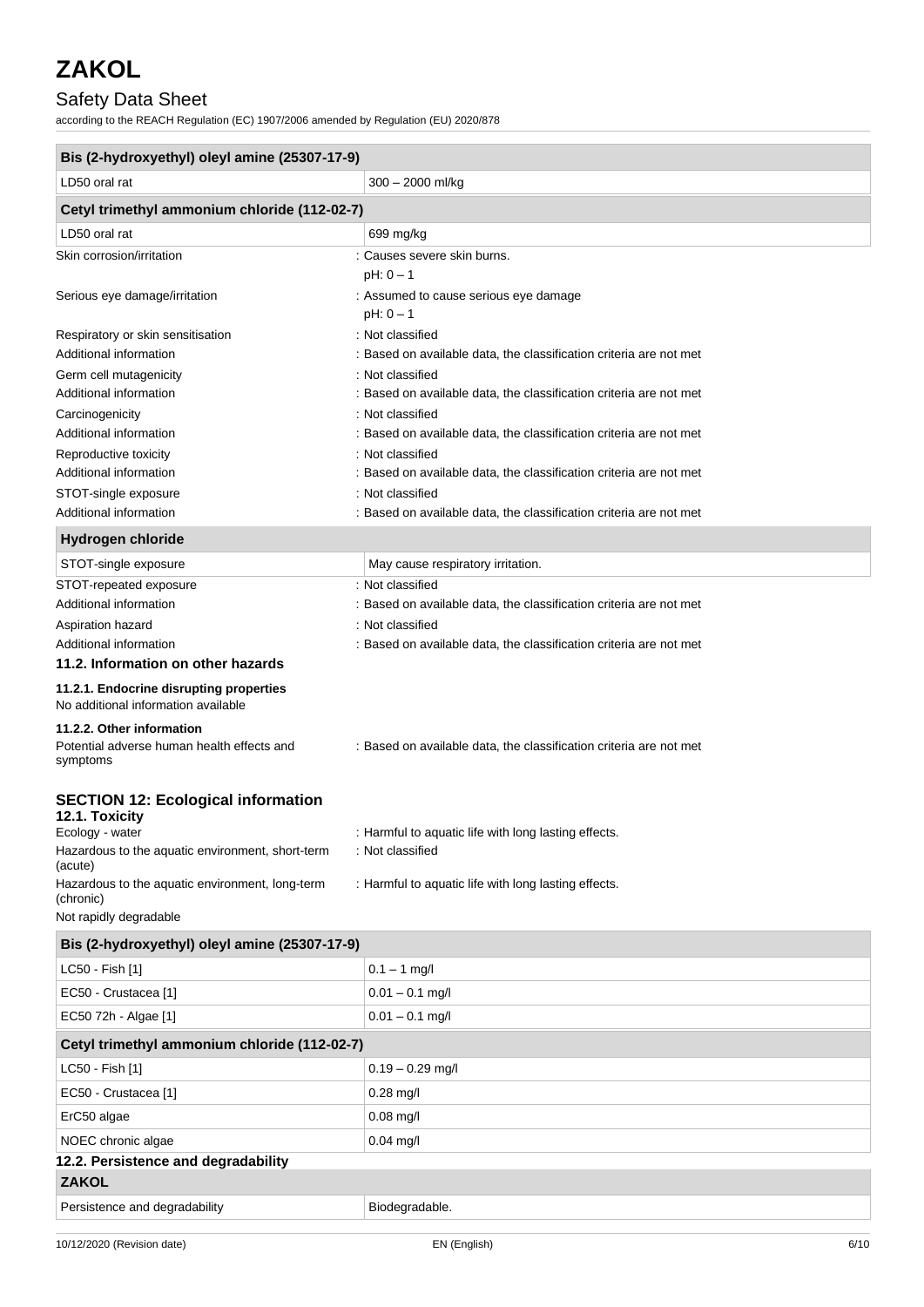### Safety Data Sheet

according to the REACH Regulation (EC) 1907/2006 amended by Regulation (EU) 2020/878

| Bis (2-hydroxyethyl) oleyl amine (25307-17-9)                                                                             |                                                                           |  |
|---------------------------------------------------------------------------------------------------------------------------|---------------------------------------------------------------------------|--|
| Persistence and degradability                                                                                             | May cause long-term adverse effects in the environment.                   |  |
| Cetyl trimethyl ammonium chloride (112-02-7)                                                                              |                                                                           |  |
| Persistence and degradability                                                                                             | May cause long-term adverse effects in the environment.                   |  |
| 12.3. Bioaccumulative potential                                                                                           |                                                                           |  |
| <b>ZAKOL</b>                                                                                                              |                                                                           |  |
| Bioaccumulative potential                                                                                                 | No bioaccumulation.                                                       |  |
| Bis (2-hydroxyethyl) oleyl amine (25307-17-9)                                                                             |                                                                           |  |
| Log Pow                                                                                                                   | 3.4                                                                       |  |
| Bioaccumulative potential                                                                                                 | Bioaccumulation unlikely. Not established.                                |  |
| Cetyl trimethyl ammonium chloride (112-02-7)                                                                              |                                                                           |  |
| Bioconcentration factor (BCF REACH)                                                                                       | 79                                                                        |  |
| Log Pow                                                                                                                   | 3.08                                                                      |  |
| Bioaccumulative potential                                                                                                 | Not established.                                                          |  |
| 12.4. Mobility in soil<br>No additional information available<br>12.5. Results of PBT and vPvB assessment                 |                                                                           |  |
| <b>ZAKOL</b>                                                                                                              |                                                                           |  |
| This substance/mixture does not meet the PBT criteria of REACH regulation, annex XIII                                     |                                                                           |  |
| This substance/mixture does not meet the vPvB criteria of REACH regulation, annex XIII                                    |                                                                           |  |
| 12.6. Endocrine disrupting properties<br>No additional information available                                              |                                                                           |  |
| 12.7. Other adverse effects<br>Additional information                                                                     | : Avoid release to the environment.                                       |  |
| <b>SECTION 13: Disposal considerations</b><br>13.1. Waste treatment methods<br>Product/Packaging disposal recommendations | : Dispose in a safe manner in accordance with local/national regulations. |  |
| Waste / unused products                                                                                                   | : Avoid release to the environment.                                       |  |
| <b>SECTION 14: Transport information</b><br>In accordance with ADR / IMDG / IATA                                          |                                                                           |  |

| <b>ADR</b>                                                                                   | <b>IMDG</b>                                                                       | <b>IATA</b>                                                                          |  |
|----------------------------------------------------------------------------------------------|-----------------------------------------------------------------------------------|--------------------------------------------------------------------------------------|--|
| 14.1. UN number or ID number                                                                 |                                                                                   |                                                                                      |  |
| <b>UN 3264</b>                                                                               | <b>UN 3264</b>                                                                    | <b>UN 3264</b>                                                                       |  |
| 14.2. UN proper shipping name                                                                |                                                                                   |                                                                                      |  |
| CORROSIVE LIQUID, ACIDIC, INORGANIC,<br>N.O.S.                                               | CORROSIVE LIQUID, ACIDIC, INORGANIC,<br>N.O.S.                                    | Corrosive liquid, acidic, inorganic, n.o.s.                                          |  |
| <b>Transport document description</b>                                                        |                                                                                   |                                                                                      |  |
| UN 3264 CORROSIVE LIQUID, ACIDIC,<br>INORGANIC, N.O.S. (Hydrochloric Acid 8%), 8,<br>II, (E) | UN 3264 CORROSIVE LIQUID, ACIDIC,<br>INORGANIC, N.O.S. (Hydrochloric Acid 8%), 8, | UN 3264 Corrosive liquid, acidic, inorganic,<br>n.o.s. (Hydrochloric Acid 8%), 8, II |  |
| 14.3. Transport hazard class(es)                                                             |                                                                                   |                                                                                      |  |
| 8                                                                                            | 8                                                                                 | 8                                                                                    |  |
|                                                                                              |                                                                                   |                                                                                      |  |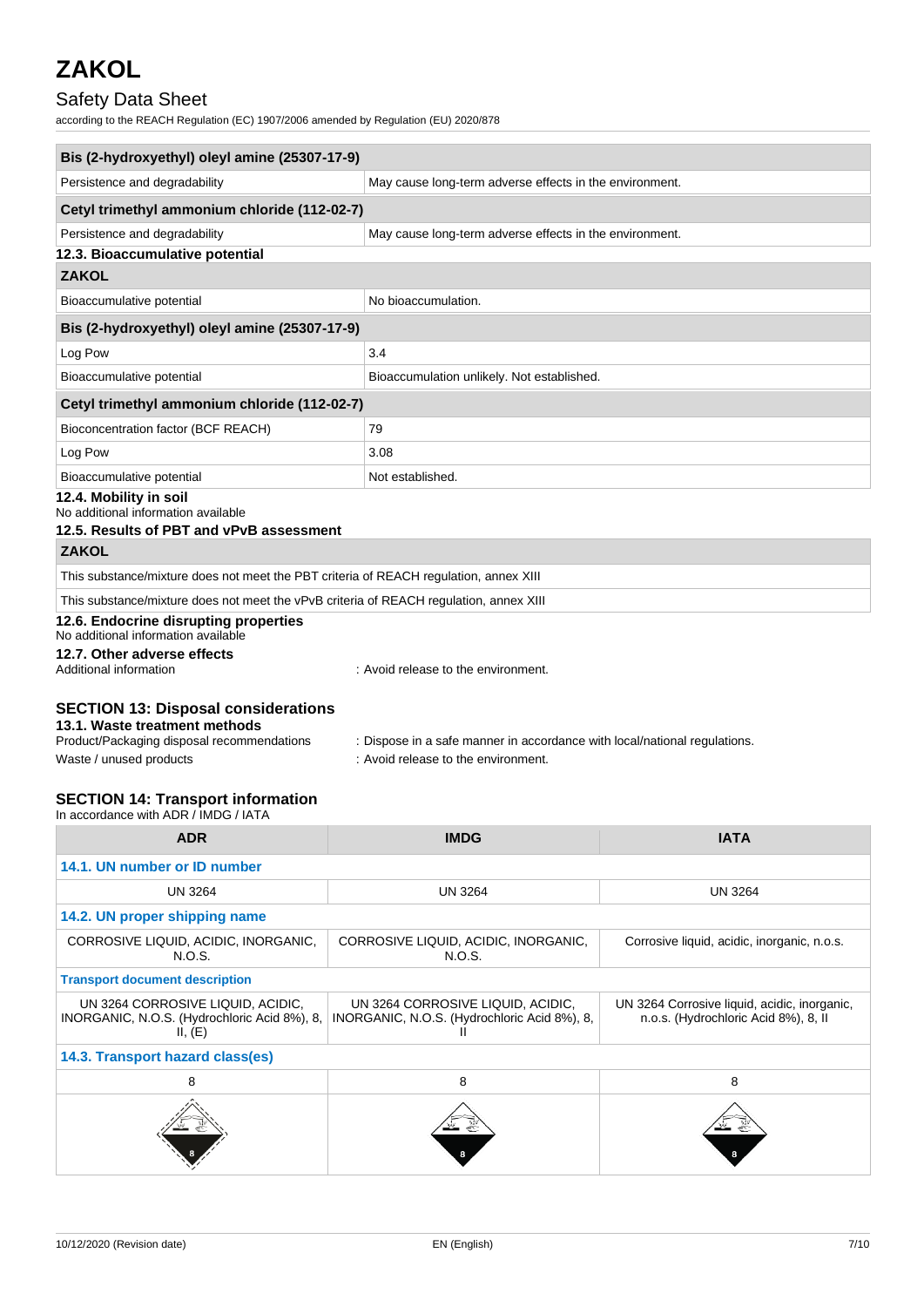### Safety Data Sheet

according to the REACH Regulation (EC) 1907/2006 amended by Regulation (EU) 2020/878

| <b>ADR</b>                                                    | <b>IMDG</b>                                               | <b>IATA</b>                       |
|---------------------------------------------------------------|-----------------------------------------------------------|-----------------------------------|
| 14.4. Packing group                                           |                                                           |                                   |
| Ш                                                             | $\mathbf{II}$                                             | Ш                                 |
| <b>14.5. Environmental hazards</b>                            |                                                           |                                   |
| Dangerous for the environment: No                             | Dangerous for the environment: No<br>Marine pollutant: No | Dangerous for the environment: No |
| No supplementary information available                        |                                                           |                                   |
| 14.6. Special precautions for user                            |                                                           |                                   |
| <b>Overland transport</b>                                     |                                                           |                                   |
| Classification code (ADR)                                     | : C1                                                      |                                   |
| Special provisions (ADR)                                      | : 274                                                     |                                   |
| Limited quantities (ADR)                                      | : 11                                                      |                                   |
| Packing instructions (ADR)                                    | : P001, IBC02                                             |                                   |
| Mixed packing provisions (ADR)                                | : MP15                                                    |                                   |
| Portable tank and bulk container instructions<br>(ADR)        | : T11                                                     |                                   |
| Portable tank and bulk container special provisions<br>(ADR)  | : TP2, TP27                                               |                                   |
| Tank code (ADR)                                               | : L4BN                                                    |                                   |
| Vehicle for tank carriage                                     | : AT                                                      |                                   |
| Transport category (ADR)                                      | : 2                                                       |                                   |
| Hazard identification number (Kemler No.)                     | :80                                                       |                                   |
| Orange plates                                                 | 80<br>3264                                                |                                   |
| Tunnel code                                                   | $\div E$                                                  |                                   |
| EAC code                                                      | : 2X                                                      |                                   |
| APP code                                                      | : B                                                       |                                   |
| <b>Transport by sea</b>                                       |                                                           |                                   |
| Special provisions (IMDG)                                     | : 274                                                     |                                   |
| Limited quantities (IMDG)                                     | : 1L                                                      |                                   |
| Packing instructions (IMDG)                                   | : P001                                                    |                                   |
| IBC packing instructions (IMDG)                               | : IBC02                                                   |                                   |
| Air transport                                                 |                                                           |                                   |
| PCA Limited quantities (IATA)                                 | : Y840                                                    |                                   |
| PCA limited quantity max net quantity (IATA)                  | : 0.5L                                                    |                                   |
| PCA packing instructions (IATA)                               | :851                                                      |                                   |
| PCA max net quantity (IATA)                                   | :1L                                                       |                                   |
| CAO packing instructions (IATA)                               | :855                                                      |                                   |
| CAO max net quantity (IATA)                                   | : 30L                                                     |                                   |
| Special provisions (IATA)                                     | : A3, A803                                                |                                   |
| 14.7. Maritime transport in bulk according to IMO instruments |                                                           |                                   |

Not applicable

### **SECTION 15: Regulatory information**

**15.1. Safety, health and environmental regulations/legislation specific for the substance or mixture**

#### **15.1.1. EU-Regulations**

Contains no REACH substances with Annex XVII restrictions

Contains no substance on the REACH candidate list

Contains no REACH Annex XIV substances

Contains no substance subject to Regulation (EU) No 649/2012 of the European Parliament and of the Council of 4 July 2012 concerning the export and import of hazardous chemicals.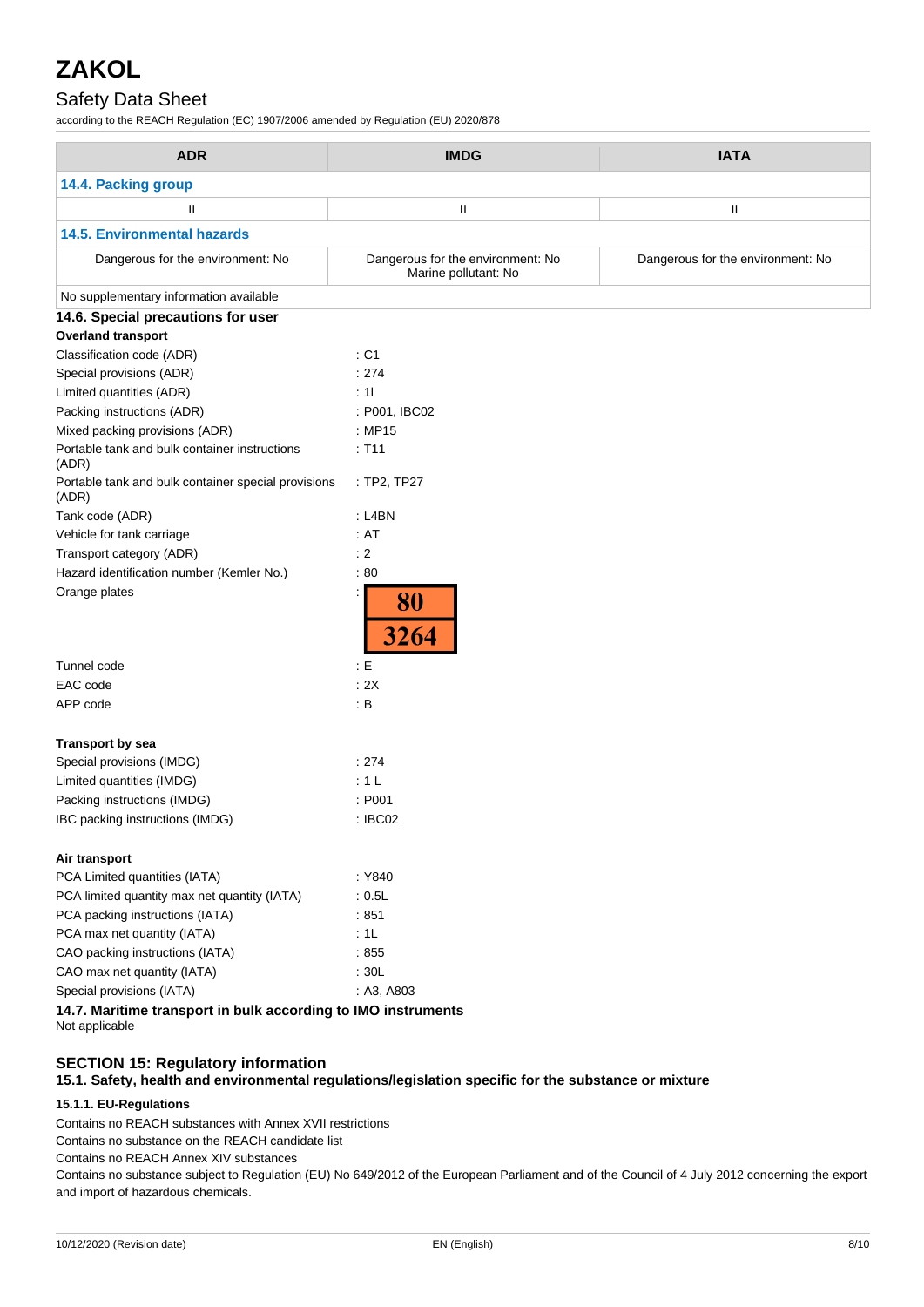### Safety Data Sheet

according to the REACH Regulation (EC) 1907/2006 amended by Regulation (EU) 2020/878

Contains no substance subject to Regulation (EU) No 2019/1021 of the European Parliament and of the Council of 20 June 2019 on persistent organic pollutants

Contains no substance subject to REGULATION (EU) No 1005/2009 OF THE EUROPEAN PARLIAMENT AND OF THE COUNCIL of 16 September 2009 on substances that deplete the ozone layer.

Contains no substance subject to Regulation (EU) 2019/1148 of the European Parliament and of the Council of 20 June 2019 on the marketing and use of explosives precursors.

VOC content : 0 g/l

#### **Allergenic fragrances > 0,01%:**

D-LIMONENE

| Detergent Regulation (648/2004/EC): Labelling of contents:                                                                         |               |  |
|------------------------------------------------------------------------------------------------------------------------------------|---------------|--|
| <b>Component</b>                                                                                                                   | $\frac{9}{6}$ |  |
| cationic surfactants                                                                                                               | $< 5\%$       |  |
| Contains no culture to publicate Demiletion (EO) 079/0004 of the European Delliament and of the Caugail of 44 Echmical 0004 on the |               |  |

Contains no substance subject to Regulation (EC) 273/2004 of the European Parliament and of the Council of 11 February 2004 on the manufacture and the placing on market of certain substances used in the illicit manufacture of narcotic drugs and psychotropic substances.

#### **15.1.2. National regulations**

No additional information available

#### **15.2. Chemical safety assessment**

No chemical safety assessment has been carried out

# **SECTION 16: Other information**<br>Data sources

: REGULATION (EC) No 1272/2008 OF THE EUROPEAN PARLIAMENT AND OF THE COUNCIL of 16 December 2008 on classification, labelling and packaging of substances and mixtures, amending and repealing Directives 67/548/EEC and 1999/45/EC, and amending Regulation (EC) No 1907/2006.

Other information in the contraction of the contraction of the contraction of the contraction of the contraction of the contraction of the contraction of the contraction of the contraction of the contraction of the contrac

 $\mathcal{L} = \mathcal{L}$ 

| Full text of H- and EUH-statements: |                                                                                            |  |  |
|-------------------------------------|--------------------------------------------------------------------------------------------|--|--|
| Acute Tox. 4 (Oral)                 | Acute toxicity (oral), Category 4                                                          |  |  |
| Aquatic Acute 1                     | Hazardous to the aquatic environment - Acute Hazard, Category 1                            |  |  |
| Aquatic Chronic 1                   | Hazardous to the aquatic environment - Chronic Hazard, Category 1                          |  |  |
| Aquatic Chronic 3                   | Hazardous to the aquatic environment - Chronic Hazard, Category 3                          |  |  |
| Eye Dam. 1                          | Serious eye damage/eye irritation, Category 1                                              |  |  |
| Eye Irrit. 2                        | Serious eye damage/eye irritation, Category 2                                              |  |  |
| H <sub>290</sub>                    | May be corrosive to metals.                                                                |  |  |
| H302                                | Harmful if swallowed.                                                                      |  |  |
| H314                                | Causes severe skin burns and eye damage.                                                   |  |  |
| H315                                | Causes skin irritation.                                                                    |  |  |
| H318                                | Causes serious eye damage.                                                                 |  |  |
| H319                                | Causes serious eye irritation.                                                             |  |  |
| H335                                | May cause respiratory irritation.                                                          |  |  |
| H400                                | Very toxic to aquatic life.                                                                |  |  |
| H410                                | Very toxic to aquatic life with long lasting effects.                                      |  |  |
| H412                                | Harmful to aquatic life with long lasting effects.                                         |  |  |
| Met. Corr. 1                        | Corrosive to metals, Category 1                                                            |  |  |
| Skin Corr. 1                        | Skin corrosion/irritation, Category 1                                                      |  |  |
| Skin Corr. 1B                       | Skin corrosion/irritation, Category 1, Sub-Category 1B                                     |  |  |
| Skin Corr. 1C                       | Skin corrosion/irritation, Category 1, Sub-Category 1C                                     |  |  |
| Skin Irrit. 2                       | Skin corrosion/irritation, Category 2                                                      |  |  |
| STOT SE 3                           | Specific target organ toxicity — Single exposure, Category 3, Respiratory tract irritation |  |  |
|                                     |                                                                                            |  |  |